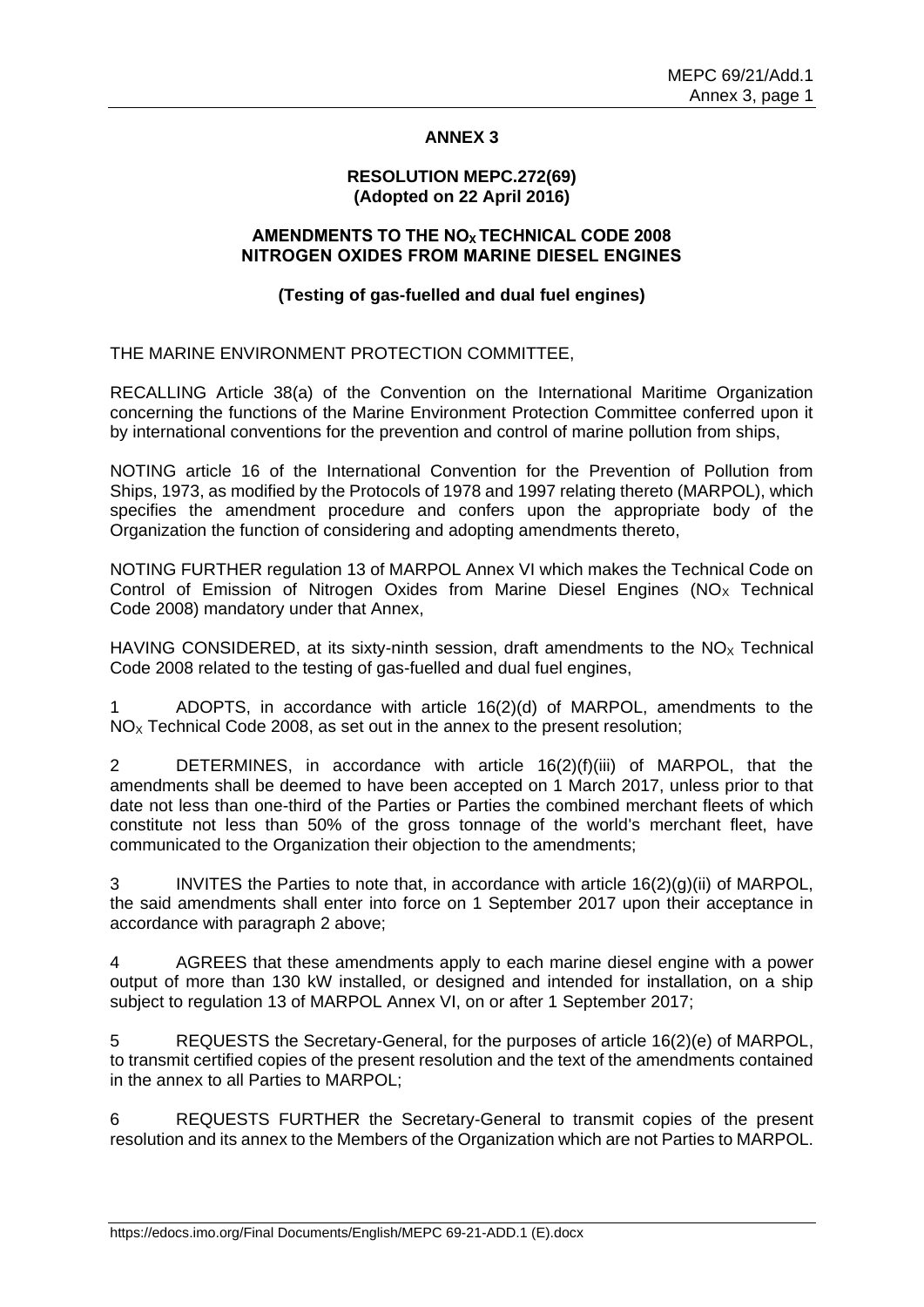## ANNEX

# **AMENDMENTS TO THE NO<sup>X</sup> TECHNICAL CODE 2008 (Testing of gas-fuelled and dual fuel engines)**

### **Abbreviations, subscripts and symbols**

1 In subparagraphs .1 and .2 and in the title of table 2, the word "marine" is added before the word "diesel".

2 In table 2, row 4 is replaced with the following:

| (H)FID | (Heated) flame ionization detector |
|--------|------------------------------------|
|        |                                    |

## **Chapter 1 – General**

3 In paragraph 1.3.10, the following new sentence is inserted after the first sentence:

"In addition, a gas-fuelled engine installed on a ship constructed on or after 1 March 2016 or a gas-fuelled additional or non-identical replacement engine installed on or after that date is also considered as a marine diesel engine."

### **Chapter 4 – Approval for serially manufactured engines: engine family and engine group concepts**

4 In paragraph 4.3.8.2.6, after the existing bullet point "– dual fuel", a new bullet point is added as follows:

"– gas fuel"

5 After existing paragraph 4.3.8.2.10, a new paragraph 4.3.8.2.11 is added as follows:

- ".11 ignition methods:
	- compression ignition
	- ignition by pilot injection
	- ignition by spark plug or other external ignition device"

6 In paragraph 4.4.6.2.5, after the words "injection cam", the words "or gas valve" are inserted.

7 In the first and second bullet points under paragraph 4.4.7.2.1, after the word "injection", the words "or ignition" are inserted, respectively.

8 In paragraph 4.4.7.2.2, after the existing bullet point "– combustion chamber", a new bullet point is added as follows:

"– gas valve specification."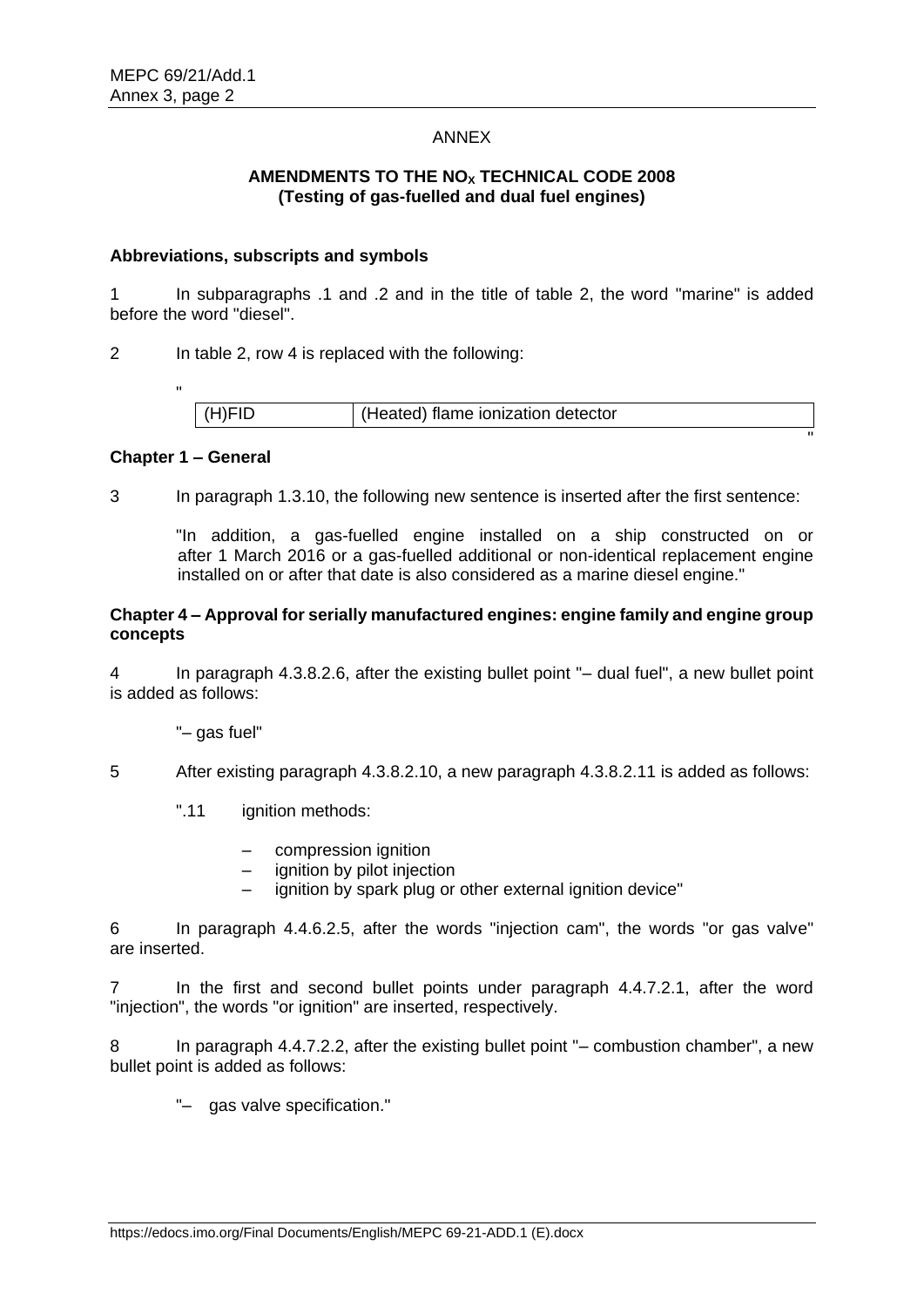## **Chapter 5 – Procedures for NO<sup>X</sup> emission measurements on a test bed**

9 In paragraph 5.2.1.2, after the word "engines", the words "operating on liquid or dual fuel" are inserted.

10 The existing paragraph 5.2.1.3 is renumbered as 5.2.1.3.1 and in the renumbered paragraph 5.2.1.3.1, after the word "engines", the words "operating on liquid or dual fuel" are inserted.

11 A new paragraph 5.2.1.3.2 is added after the renumbered paragraph 5.2.1.3.1 as follows:

"5.2.1.3.2 For engines to be tested with gas fuel only with or without cooling of the intake air the parameter *f<sup>a</sup>* shall be determined according to the following:

$$
f_{\mathbf{a}} = \left(\frac{99}{p_s}\right)^{1.2} \cdot \left(\frac{T_a}{298}\right)^{0.6} \tag{2a}
$$

12 In the second sentence of paragraph 5.3.3, the words "fuel injection pump" are replaced with the word "engine".

13 In the first sentence of paragraph 5.3.4, the words "for dual fuel" are deleted.

14 In the second sentence of paragraph 5.4.2, before the word "diesel", the word "marine" is inserted.

15 A new paragraph 5.12.3.2.3 is added as follows:

".3 The calculation shall be in accordance with paragraphs 5.12.3.1 to 5.12.3.2. However,  $q_{mf}$ ,  $W_{ALF}$ ,  $W_{BET}$ ,  $W_{DEL}$ ,  $W_{EPS}$  values shall be calculated in accordance with the following table:

| Factors in the formula (6) (7) (8) |     | <b>Formula for factors</b>                                                                                                                                                                            |
|------------------------------------|-----|-------------------------------------------------------------------------------------------------------------------------------------------------------------------------------------------------------|
| $q_{mf}$                           |     | $q_{mf_G} + q_{mf_L}$                                                                                                                                                                                 |
| $W_{ALF}$                          |     | $\frac{q_{\textit{mf}\_\textit{G}} \times w_{\textit{ALF}\_\textit{G}} + q_{\textit{mf}\_\textit{L}} \times w_{\textit{ALF}\_\textit{L}}}{q_{\textit{mf}\_\textit{G}} + q_{\textit{mf}\_\textit{L}}}$ |
| $W_{BET}$                          |     | $\frac{q_{\mathit{mf}\_\mathit{G}}\times w_{\mathit{BET}\_\mathit{G}}+q_{\mathit{mf}\_\mathit{L}}\times w_{\mathit{BET}\_\mathit{L}}}{q_{\mathit{mf}\_\mathit{G}}+q_{\mathit{mf}\_\mathit{L}}}$       |
| $W_{DEL}$                          | $=$ | $\frac{q_{\textit{mf}\_\textit{G}} \times w_{\textit{DEL}\_\textit{G}} + q_{\textit{mf}\_\textit{L}} \times w_{\textit{DEL}\_\textit{L}}}{q_{\textit{mf}\_\textit{G}} + q_{\textit{mf}\_\textit{L}}}$ |
| $W_{EPS}$                          |     | $\begin{array}{ c c } \hline q_{\it mf\_G}\times w_{\it EPS\_G} + q_{\it mf\_L}\times w_{\it EPS\_L} \ \hline q_{\it mf\_G} + q_{\it mf\_L} \end{array}$                                              |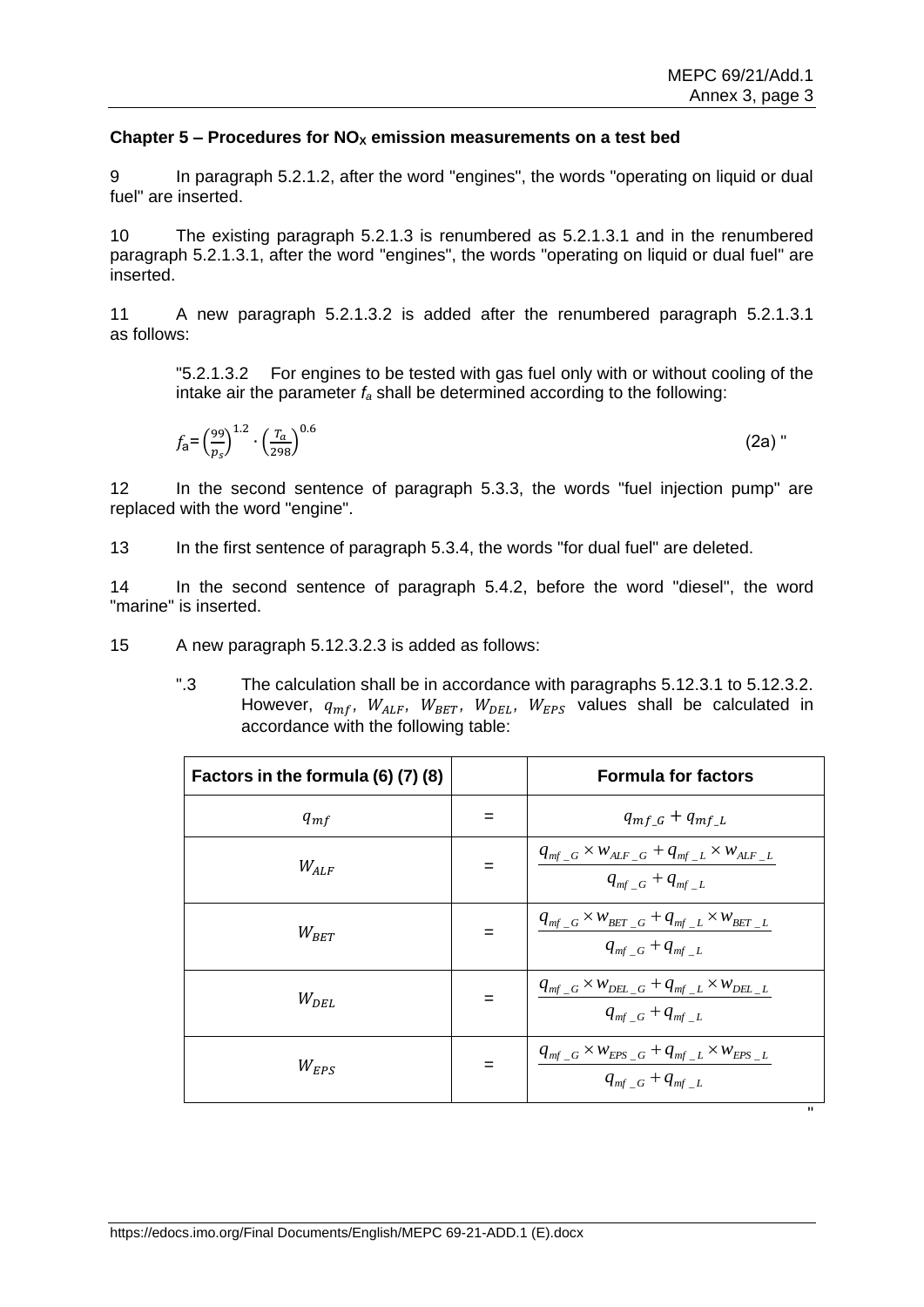16 Paragraph 5.12.3.3 is replaced with the following:

"5.12.3.3 For the intake air:

$$
k_{wa} = 1 - k_{w2} \tag{15}
$$

17 Paragraph 5.12.4.1 is replaced with the following:

"5.12.4.1 As the  $NO<sub>x</sub>$  emission depends on ambient air conditions, the  $NO<sub>x</sub>$  concentration shall be corrected for ambient air temperature and humidity with the factors in accordance with 5.12.4.5, 5.12.4.6 or 5.12.4.7 as applicable."

18 In paragraph 5.12.4.6, the last sentence is replaced with the following:

"However if  $H_a \geq H_{SC}$ , then  $H_{SC}$  shall be used in place of  $H_a$  in formula (17) or (17a)."

19 A new paragraph 5.12.4.7 is added after existing paragraph 5.12.4.6 as follows:

"5.12.4.7 For engines to be tested with gas fuel only:

 $k_{\text{hd}} = 0.6272 + 44.030 \times 10^{-3} \times H_a - 0.862 \times 10^{-3} \times H_a^2$ (17a)

where:

*H<sup>a</sup>* is the humidity of the intake air at the inlet to the air filter in g water per kg dry air."

# **Chapter 6 – Procedures for demonstrating compliance with**  $NO<sub>x</sub>$  **emission limits on board**

20 In the first sentence of paragraph 6.2.1.2, before the word "diesel", the word "marine" is inserted.

21 Subparagraph 6.2.2.3.1 is replaced with the following:

".1 injection or ignition timing."

- 22 In subparagraph 6.2.2.3.14, the word "or" is deleted.
- 23 At the end of subparagraph 6.2.2.3.15, the word "or" is added.
- 24 A new subparagraph 6.2.2.3.16 is added as follows:
	- ".16 gas valve."

25 In the third sentence of paragraph 6.3.1.4, the word "dual" is replaced with the word "gas".

- 26 The footnote of table 6 is replaced with the following:
	- "\* Only for engines to be tested with gas fuel."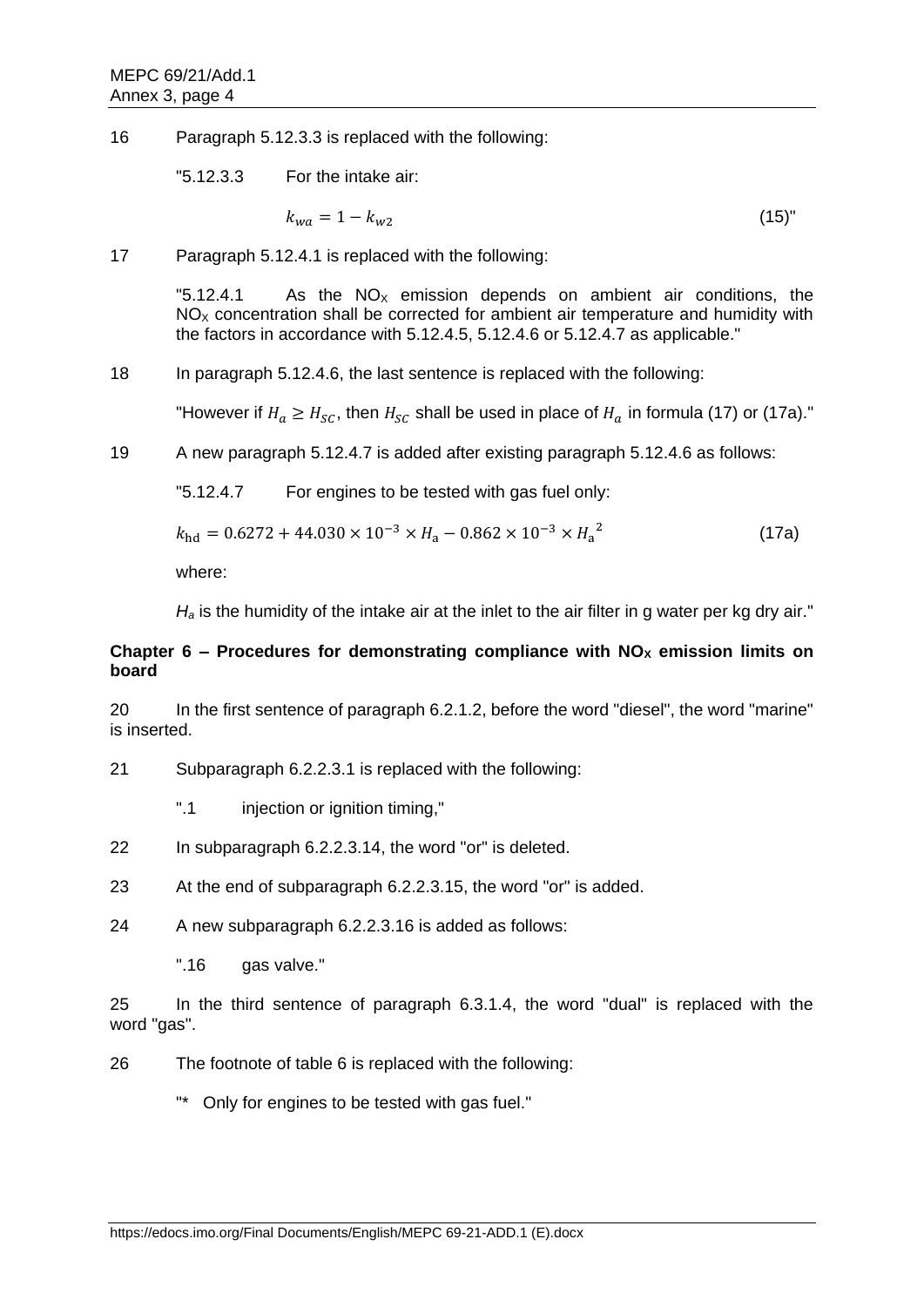# 27 Paragraph 6.3.4.1 is replaced with the following:

"6.3.4.1 Generally all emission measurements with liquid fuel shall be carried out with the engine running on marine diesel fuel oil of an ISO 8217:2005, DM grade. Generally all emission measurements with gas fuel shall be carried out with the engine running on gas fuel equivalent to ISO 8178-5:2008."

28 In paragraph 6.3.4.3, before the word "engine", the words "or gas-fuelled" are inserted.

## **Appendix III – Specifications for analysers to be used in the determination of gaseous components of marine diesel engine emissions**

- 29 Subparagraph 1.2.12 is replaced with the following:
	- ".12  $O_2$  Oxygen analyser

Paramagnetic detector (PMD), zirconium dioxide (ZRDO) or electrochemical sensor (ECS). ZRDO shall not be used for dual fuel or gas-fuelled engines."

30 At the end of paragraph 3.3, a new sentence is added as follows:

"Optionally, for gas-fuelled engines (without liquid pilot injection), the hydrocarbon analyser may be of the non-heated flame ionization detector (FID) type."

31 At the end of paragraph 3.5, a new sentence is added as follows:

"ZRDO shall not be used for dual fuel or gas-fuelled engines."

### **Appendix IV – Calibration of the analytical and measurement instruments**

32 In paragraph 2.2.4, the word "bleeding" is replaced with the word "blending".

33 In paragraphs 5.3, 5.4.2, 8, 8.1.1, 8.2.2 and 8.3.2.10, the symbol "FID" is replaced with the symbol "(H)FID", respectively.

#### **Appendix V – Parent engine test report and test data**

#### **Section 1 – Parent engine test report**

34 Rows 10, 11 and 12 of sheet 1/5 are replaced with the following:

"

| Static injection or ignition timing      | deg CA BTDC |      |  |  |
|------------------------------------------|-------------|------|--|--|
| Electronic injection or ignition control | No:         | Yes: |  |  |
| Variable injection or ignition control   | No:         | Yes: |  |  |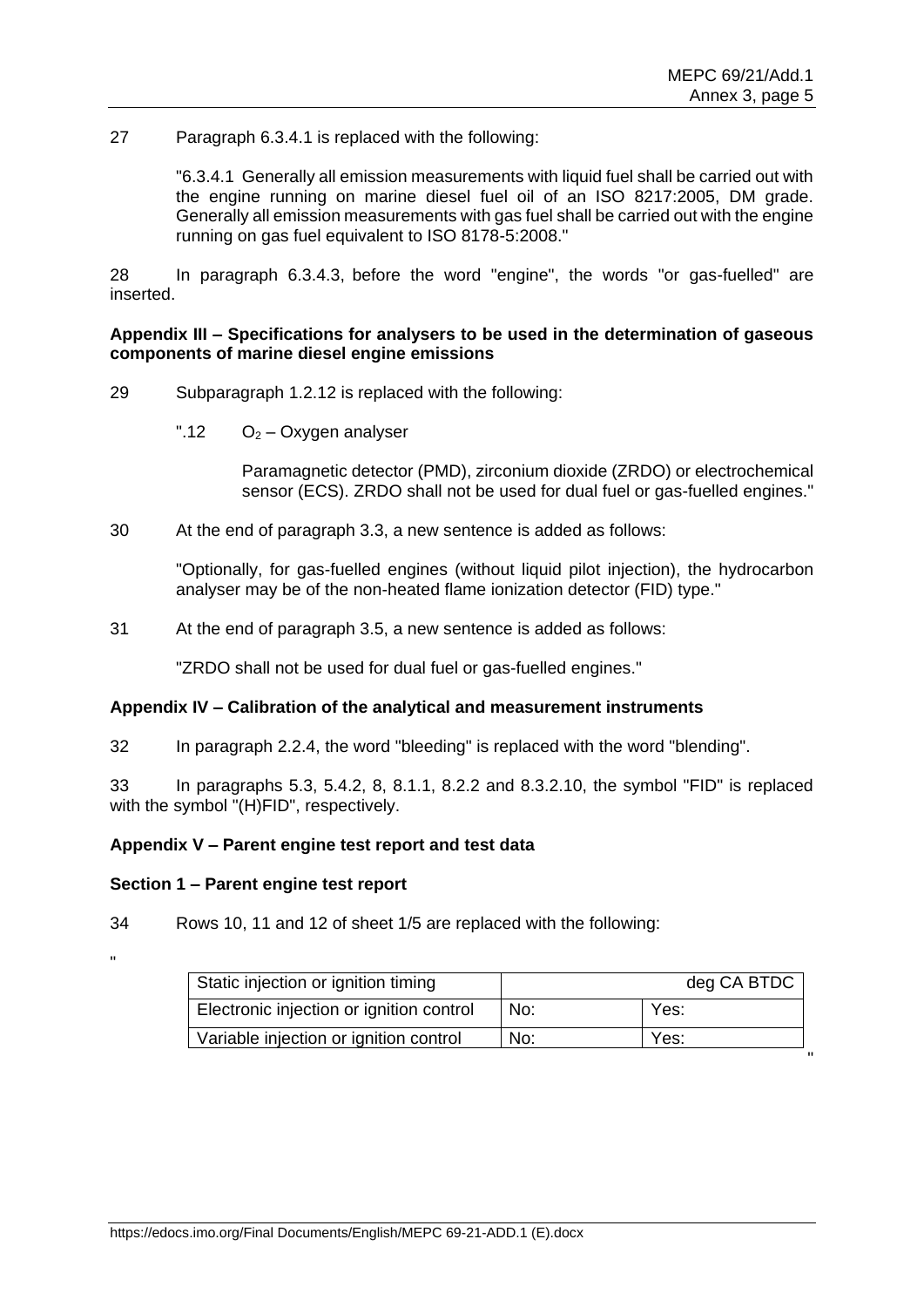"

35 Rows 6 and 27 of sheet 2/5 are replaced, respectively, as follows:

Row 6:

| Fuel type to be used on board | Distillate/distillate or heavy fuel/dual fuel/<br>gas fuel |  |  |
|-------------------------------|------------------------------------------------------------|--|--|
|                               |                                                            |  |  |

Row 27:

| Injection or ignition timing (range) |  |  |  |
|--------------------------------------|--|--|--|
|                                      |  |  |  |

| 36 | A new row is inserted after row 6 of sheet 2/5 as follows: |
|----|------------------------------------------------------------|
|    |                                                            |

| Ignition methods | Compression ignition/ignition by pilot<br>injection/ignition by spark plug or<br>other external ignition device |
|------------------|-----------------------------------------------------------------------------------------------------------------|
|                  |                                                                                                                 |

37 The title of the table "Fuel characteristics" under sheet 3/5 is replaced with the following:

"Liquid fuel characteristics"

38 A new table is added after the table of fuel characteristics under sheet 3/5 as follows:

# "**Gas fuel characteristics**

| Fuel type:                |                  |                   |                                         |       |  |
|---------------------------|------------------|-------------------|-----------------------------------------|-------|--|
| <b>Fuel properties</b>    |                  |                   | <b>Fuel elemental analysis</b>          |       |  |
| Methane number            | EN16726:<br>2015 |                   | Carbon                                  | % m/m |  |
| Lower heating value       |                  | MJ/kg             | Hydrogen                                | % m/m |  |
| Boiling point             |                  | $^{\circ}C$       | Nitrogen                                | % m/m |  |
| Density at boiling point  |                  | kg/m <sup>3</sup> | Oxygen                                  | % m/m |  |
| Pressure at boiling point |                  | bar<br>(abs)      | Sulphur                                 | % m/m |  |
|                           |                  |                   | Methane, CH <sub>4</sub>                | mol%  |  |
|                           |                  |                   | Ethane, $C_2H_6$                        | mol%  |  |
|                           |                  |                   | Propane, $C_3H_8$                       | mol%  |  |
|                           |                  |                   | Isobutane,                              | mol%  |  |
|                           |                  |                   | i C <sub>4</sub> H <sub>10</sub>        |       |  |
|                           |                  |                   | N-Butane,                               | mol%  |  |
|                           |                  |                   | n C <sub>4</sub> H <sub>10</sub>        |       |  |
|                           |                  |                   | Pentane, C <sub>5</sub> H <sub>12</sub> | mol%  |  |
|                           |                  |                   | $C6+$                                   | mol%  |  |
|                           |                  |                   | CO <sub>2</sub>                         | mol%  |  |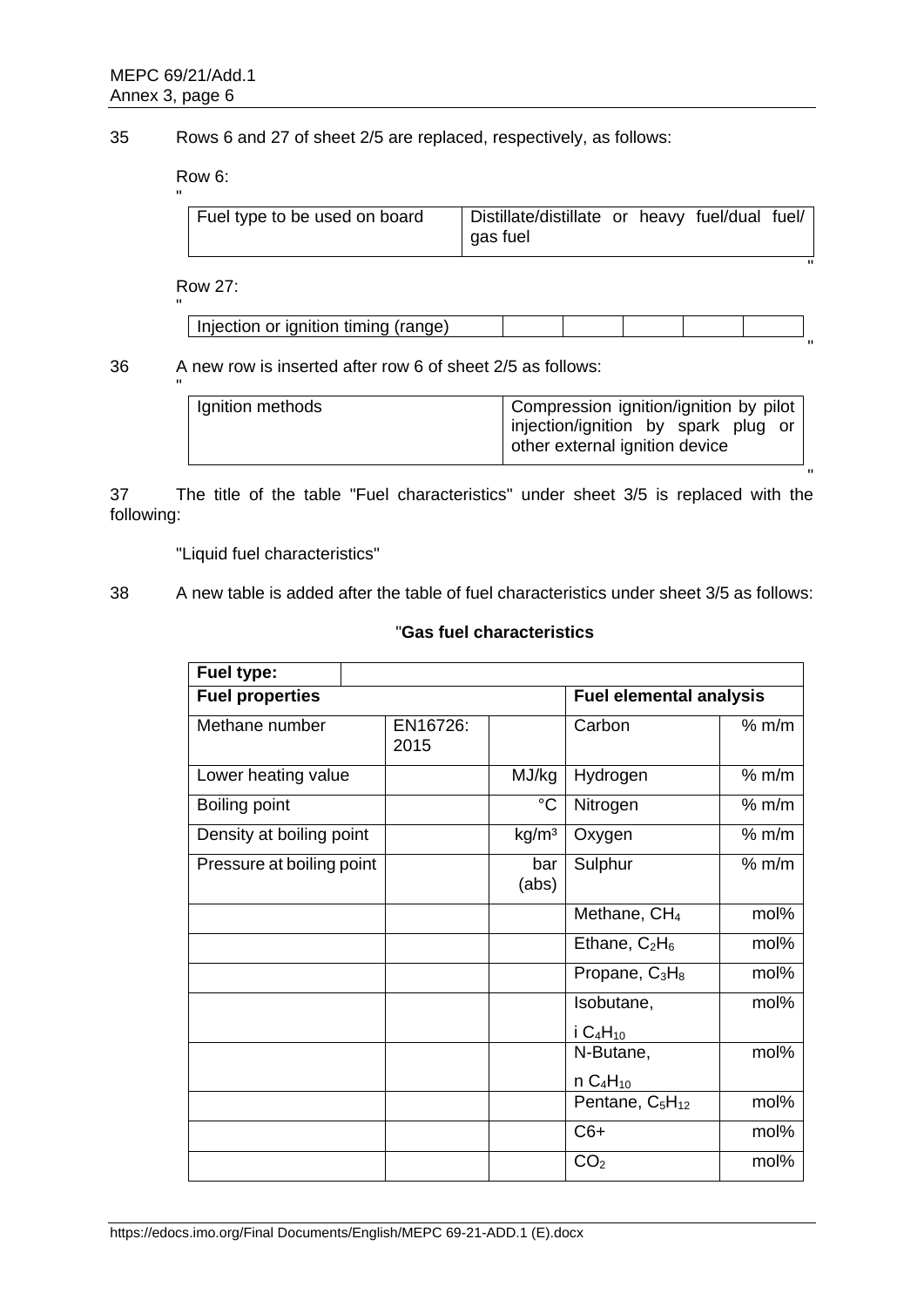39 Row 11 of sheet 5/5 is replaced and a footnote is added as follows:

| Fuel rack/gas admission duration** mm/sec       |  |  |  |  |  |
|-------------------------------------------------|--|--|--|--|--|
| ** Only for engines to be tested with gas fuel" |  |  |  |  |  |

### **Section 2 – Parent engine test data to be included in the technical file**

40 In the second table, currently entitled "Parent engine test fuel oil", the title is replaced by:

"Parent engine test liquid fuel"

"

The following table is inserted after the aforementioned table:

| Parent engine test gas fuel                |       |  |  |  |  |  |  |
|--------------------------------------------|-------|--|--|--|--|--|--|
| ISO 8178-5:2008                            |       |  |  |  |  |  |  |
| Carbon                                     | % m/m |  |  |  |  |  |  |
| Hydrogen                                   | % m/m |  |  |  |  |  |  |
| Sulphur                                    | % m/m |  |  |  |  |  |  |
| Nitrogen                                   | % m/m |  |  |  |  |  |  |
| Oxygen                                     | % m/m |  |  |  |  |  |  |
| Methane, CH <sub>4</sub>                   | mol%  |  |  |  |  |  |  |
| Ethane, $C_2H_6$                           | mol%  |  |  |  |  |  |  |
| Propane, $C_3H_8$                          | mol%  |  |  |  |  |  |  |
| Isobutane, i $C_4H_{10}$                   | mol%  |  |  |  |  |  |  |
| N-Butane, n C <sub>4</sub> H <sub>10</sub> | mol%  |  |  |  |  |  |  |
| Pentane, C <sub>5</sub> H <sub>12</sub>    | mol%  |  |  |  |  |  |  |
| $C6+$                                      | mol%  |  |  |  |  |  |  |
| CO <sub>2</sub>                            | mol%  |  |  |  |  |  |  |

# **Appendix VI – Calculation of exhaust gas mass flow (carbon balance method)**

41 In paragraph 2.5, the words "in case of gas mode operation of dual-fuel engine," are deleted.

#### **Appendix VII – Checklist for an engine parameter check method**

- 42 The chapeau of paragraph 1.1 is replaced with the following:
	- ".1 parameter 'injection timing and ignition timing': "
- 43 At the end of subparagraph 1.1.4, the word "and" is added.